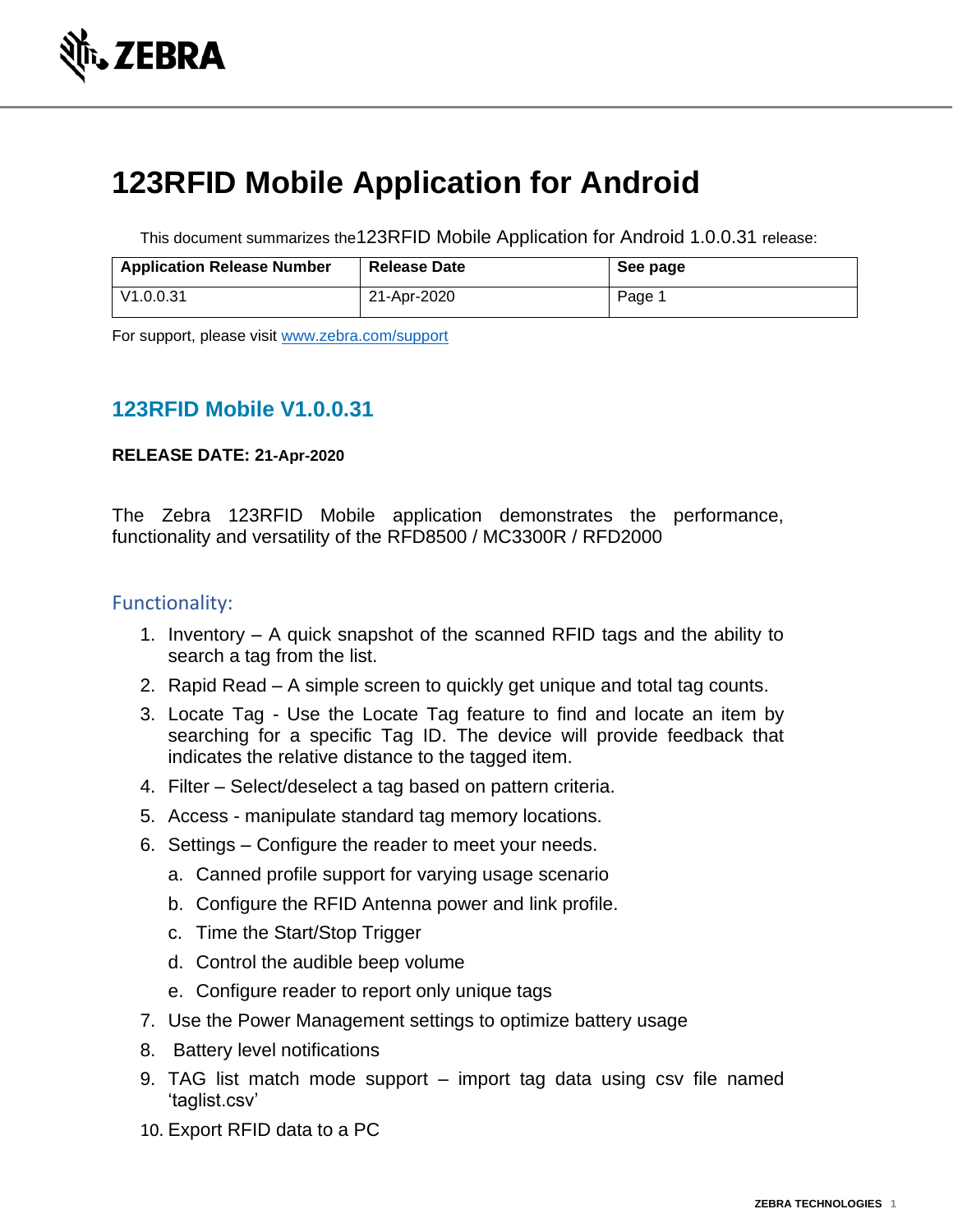

# Updates in release V1.0.0.31

- 1. Fix for SPR 39298 The gun trigger and soft trigger will not stop RFID tag read operation from RapidRead screen.
- 2. Changes for better Application robustness and fixes related to pre-filter scenarios.

#### Scan and Pair of RFD8500

This section describes the Scan and Pair feature of 123RFID Mobile application with RFD8500.

To ease RFD8500 pairing process we support scanning serial number (or BT MAC) bar code and initiating Bluetooth pairing inside the application. Also, this can be used by customer/partner as reference to integrate same feature in their application.

Scan and Pair

- 1. Launch the 123RFID Mobile Application
- 2. Settings -> Readers List
- 3. Tap on top right icon to open pair/unpair UI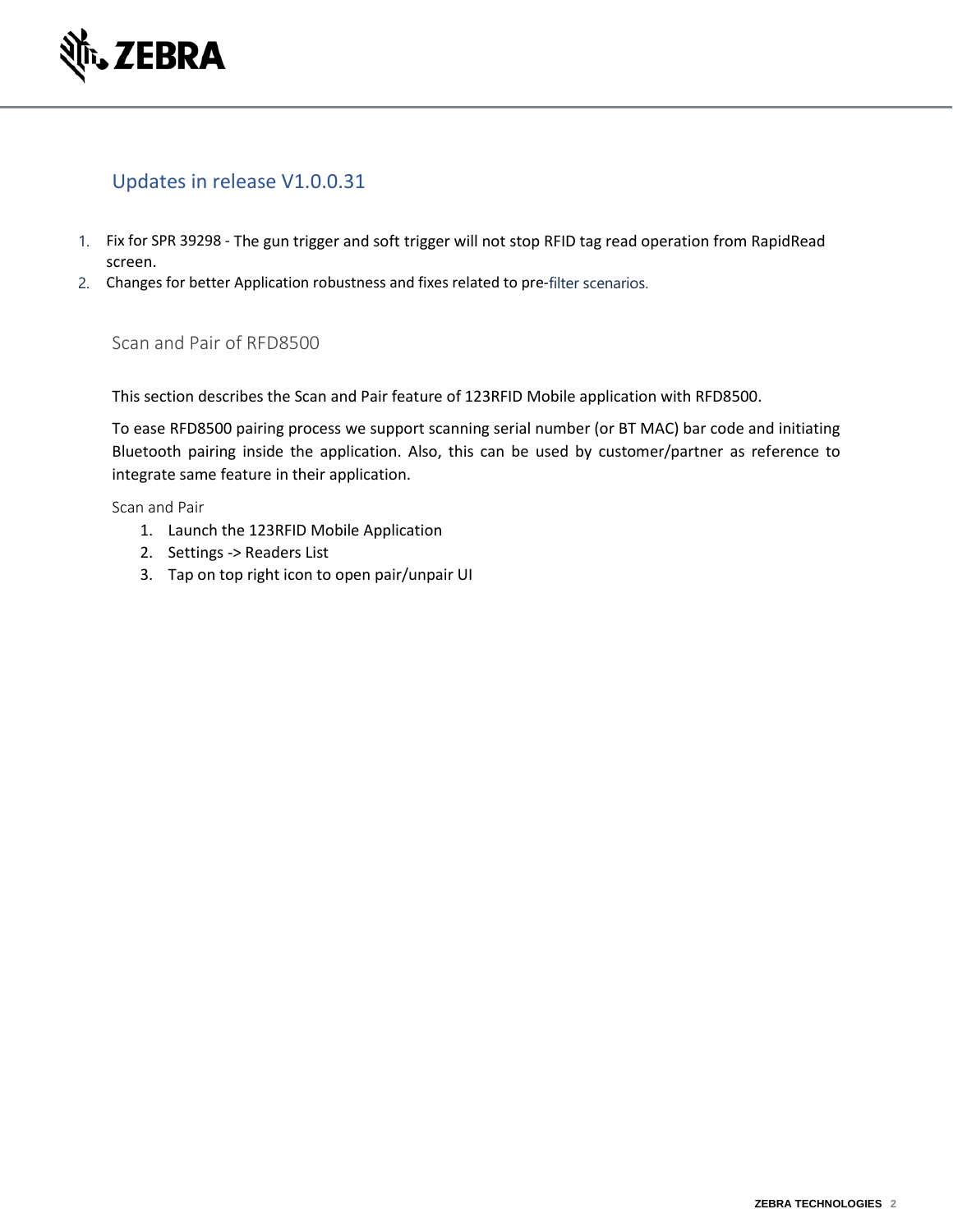





- 4. This will show the Scan and Pair screen with the list of already paired devices
- 5. User can scan the RFD8500 serial number or BT MAC bar code or enter those manually
- 6. Pairing process
	- Press the RFD8500 Bluetooth button to start Bluetooth discovery mode if scanning (or entering) serial number bar code.

**Note**: SKIP if BTMAC barcode is used

- Scan the RFD8500 S/N bar code (or BTMAC) barcode at the bottom of the RFD8500 antenna
- Tap on PAIR button in application incase auto pairing does not happen.
- Wait for blue LED flashing on RFD8500
- Press the RFD8500 trigger to confirm the pairing process. **Note:** SKIP if RFD8500 has been configured to allow pairing w/o trigger press using 123 Scan tool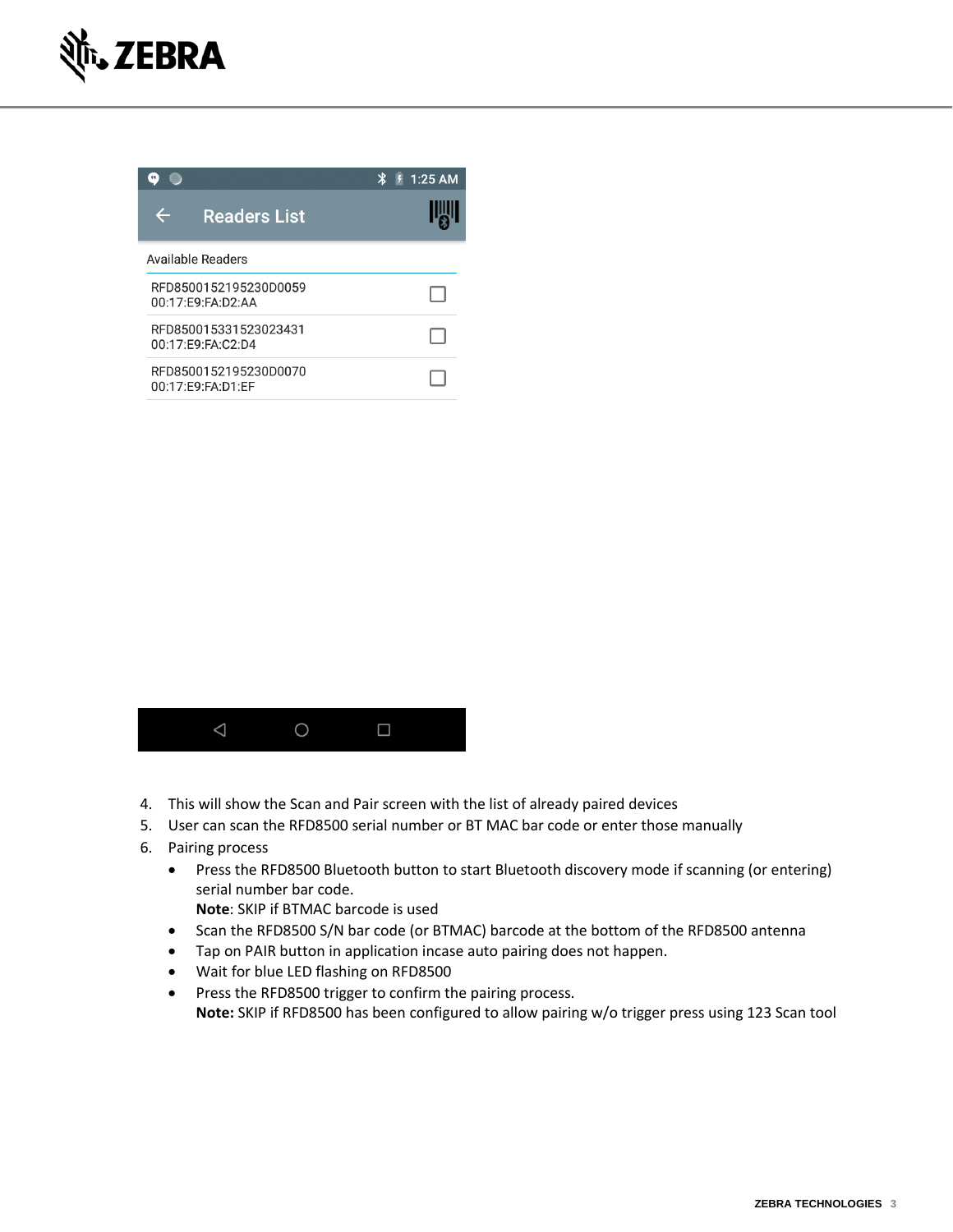



Brand ID Check

This section describes the usage of 123RFIDMobile application to verify Brand ID on NXP UCode8 tags that support this feature.

Note: Please use latest firmware on reader which supports NXP Brand ID feature to use following

Enable Brand Check

- 1. Launch the 123RFID Mobile Application
- 2. Navigate to Settings -> Advanced Reader options -> Tag Reporting
- 3. Under NXP Brand ID Check section, Enable Brand Id checkbox.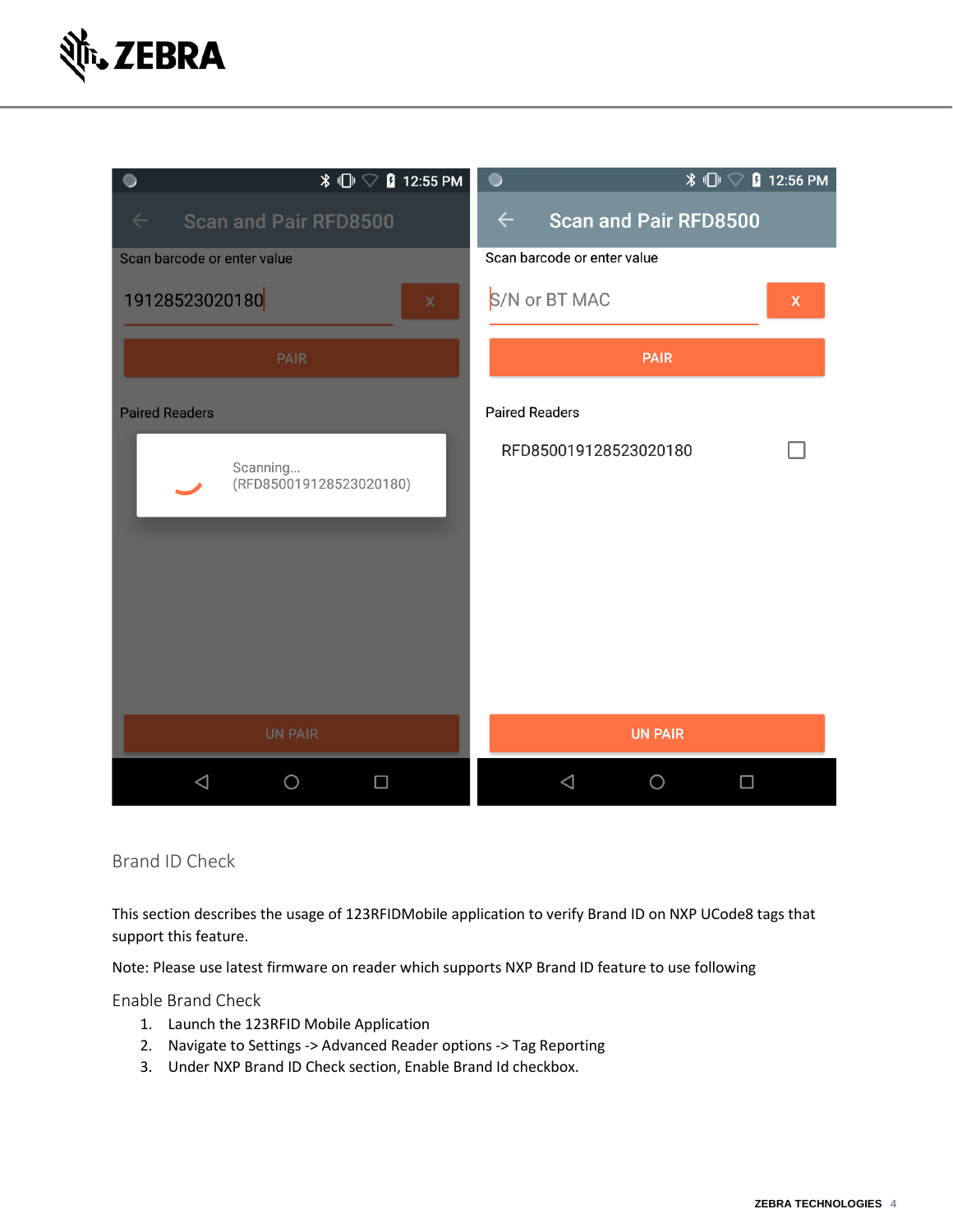|                                      | $\overline{\ast}$ $\overline{\mathbb{L}}$<br>F<br>12:58 PM |
|--------------------------------------|------------------------------------------------------------|
| $\leftarrow$<br><b>Tag Reporting</b> |                                                            |
| <b>Tag Report Settings</b>           |                                                            |
| PC                                   |                                                            |
| <b>RSSI</b>                          |                                                            |
| Phase                                |                                                            |
| Channel Index                        |                                                            |
| <b>Tag Seen Count</b>                |                                                            |
| <b>Batch Mode Settings</b>           |                                                            |
| Batchmode                            |                                                            |
| <b>Unique Tag Settings</b>           |                                                            |
| Report Unique tags                   |                                                            |
| <b>NXP BrandID Check</b>             |                                                            |
| <b>Check BrandID</b>                 |                                                            |
| <b>Brand ID</b>                      | <b>AAAA</b>                                                |
| <b>EPC Length</b>                    | 12                                                         |
|                                      |                                                            |
|                                      |                                                            |

- 4. User also need to give input for Brand ID and EPC length as per the Tag Spec.
- 5. User can go back and start the inventory.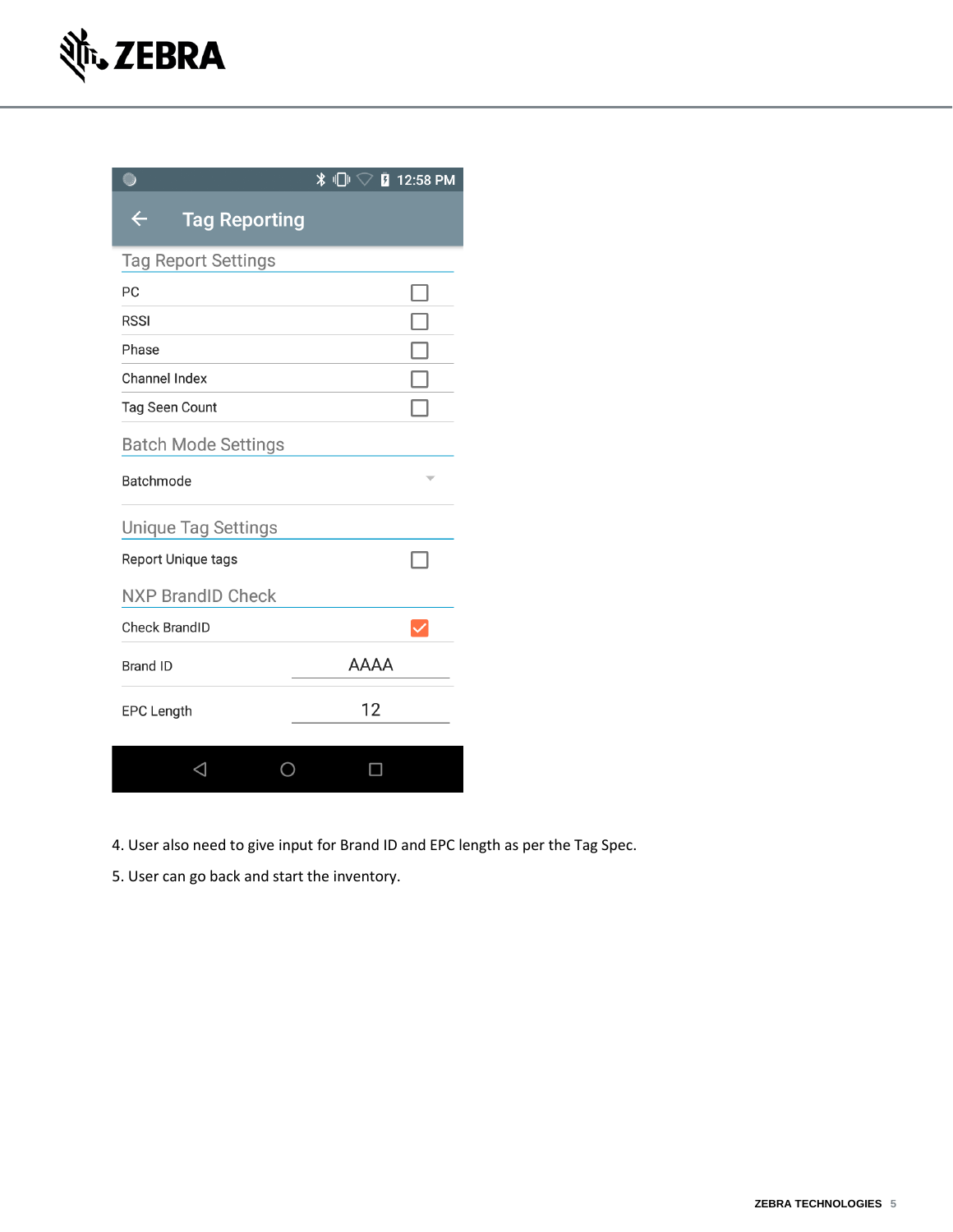

 $\overline{\ast}$   $\overline{\mathbb{D}}$   $\heartsuit$  $12:59 \text{ PM}$  $\bigcirc$  $Q$ **Inventory** ≡ **MEMORY BANK** UNIQUE TAGS **TOTAL READS** None  $\overline{7}$ 7 **TAG** Count RSSI E280689400004000FE2258E6  $1 - 67$ E280689400004000FE227CE6  $1$  $-62$ E280689400004000FE2264E6  $1 - 67$ E280689400005000FE226CE6  $1 -66$ E280689400004000FE2294E6  $\mathbf{1}$  $-64$ E280689400005000FE215CE6  $1 -68$ E280689400005000FE225CE6  $-69$  $\mathbf{1}$ 



# Device Compatibility

- MC330R (N & O)
- RFD2000 with TC20 (N) and TC20 (O)
- RFD8500

Note: RFD8500 validated with MC40 (KK), TC55 (KK), TC51 (M), TC70 (M) and  $MC33$  – non-RFID (N & O)

If the TAG has matching brand id, inventory list will show the tag data in blue color